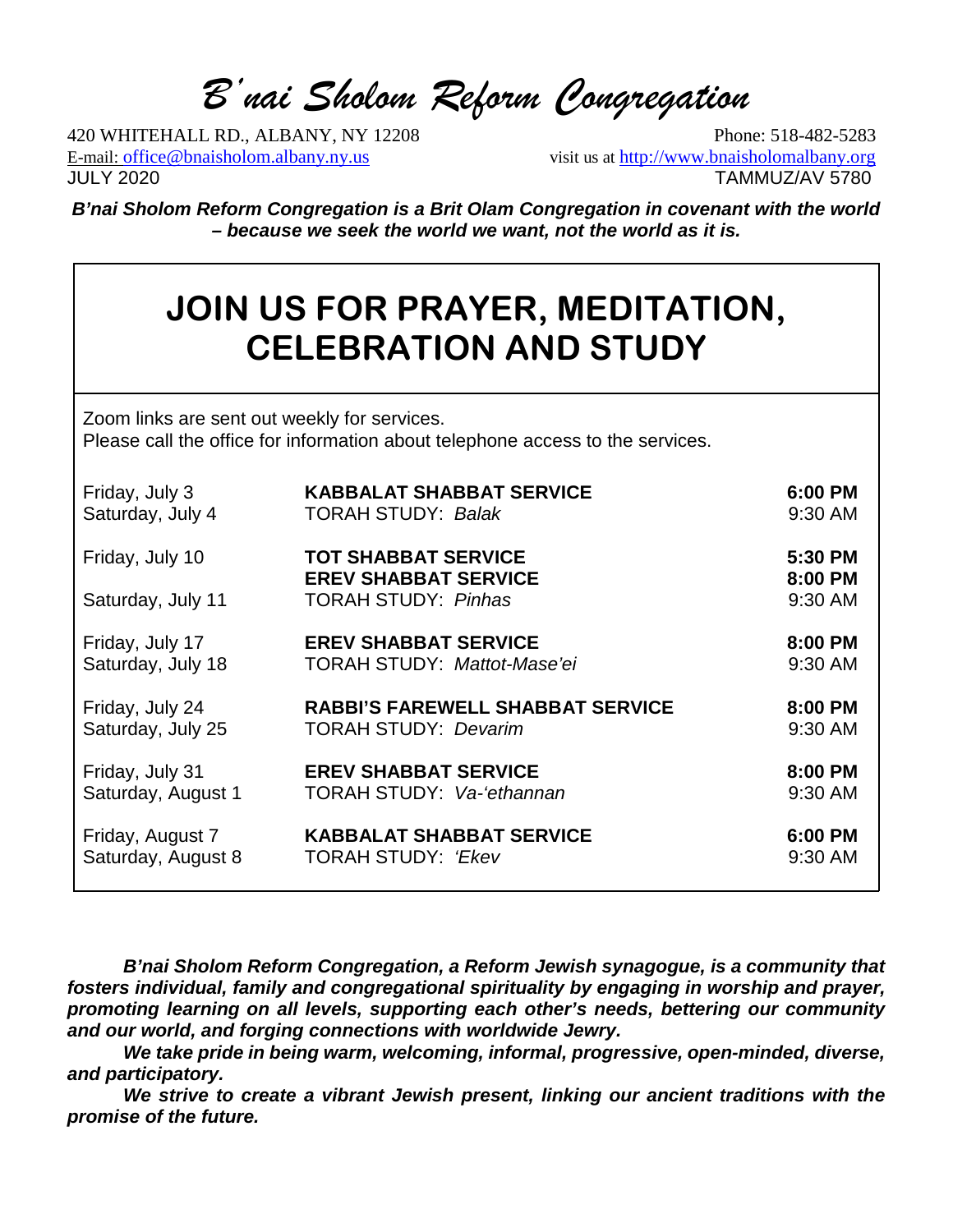### *From Our New President!*

When I agreed to take on the position of President-Elect of B'nai Sholom last year, I knew that I would be assuming an important and challenging community responsibility. My transition into leadership would correspond with the major congregational transition of saying goodbye to 35-year veteran Rabbi Don Cashman, welcoming an interim Rabbi to our community, and preparing to search for a new settled Rabbi. I did not, however, anticipate that I would be taking up this position during a global pandemic. Nor did I predict that our country would be deeply involved in a painful national conversation about police violence and structural racism as we prepare for what looks to be the most consequential presidential election of my lifetime.

We have all had to grapple with drastic change and anxiety as the events around us have shaken the foundations of our politics, our economy, our culture, and our daily lives. Through this, for many of us, the practices and observances of Jewish life have helped to maintain a sense of order, and our values have helped to steer us through the difficult times. Our building has been closed, but the Temple of Zoom has stayed open, enabling us to have robust attendance at our services. We've continued to pray and learn together, and to plan for our future, even managing to hold our annual meeting remotely and vote with electronic polls! The work that the Rabbinic Search Committee did early in 2020 to understand more about who we are as a congregation and who we want to be takes on a new resonance as our connection to our community remains a constant in a radically changed world.

At the same time, I see and share the pain and anger triggered by the deaths of George Floyd and Breonna Taylor, who are only the most recent victims of a racialized system that embeds structural inequality. In the sixteenth chapter of Deuteronomy, the Torah instructs Moses to appoint judges and officials to assist in governing the people of Israel, but this system is not merely about the mechanics of dispute resolution. "Justice, justice you shall pursue," Adonai admonishes, repeating the principle of justice twice and demanding fairness and lack of partiality. These timeless words echo back to the foundations of Judaism, but remain urgently relevant to us now. They help us to understand that we can expect more of ourselves and of those who govern us.

As we go forward together, we will continue to grapple with the changes and challenges that come at us, both expected and unexpected. I'm confident that our collective investment in our community and our values will keep us on track and enable us to see where our actions can help to bring about a more just world.

Shalom,

Julie Novkov President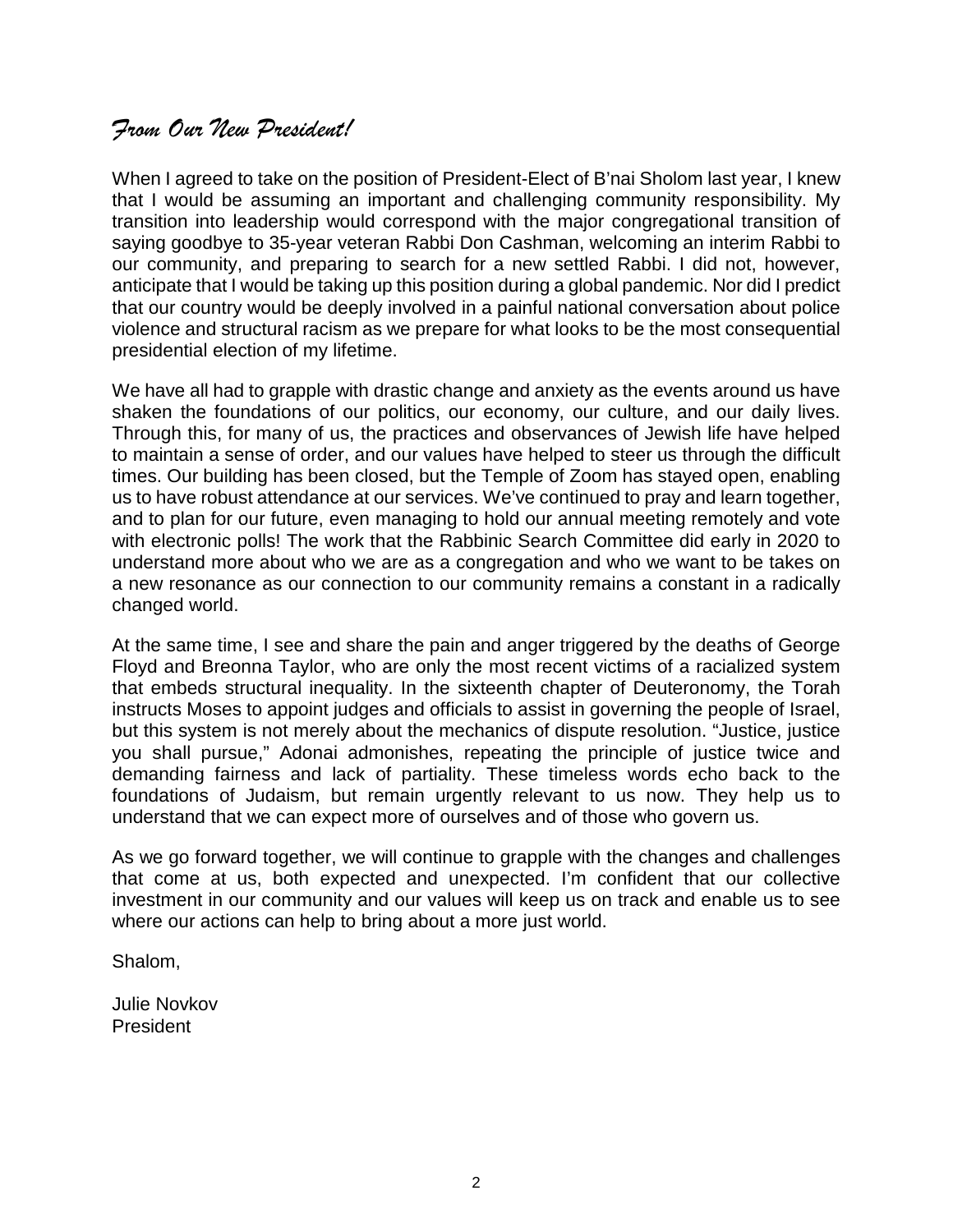### President's Report for Annual Meeting – June 2020

It has been a challenging few months throughout the country and the world. It is important to pause a few minutes to acknowledge our B'nai Sholom successes during the last year.

Our B'nai Sholom membership has grown this past year! Since I spoke at last year's annual meeting, we have welcomed over half a dozen new families or individuals. Several of these include young families with children.

Many of these families came to know us through our enhanced programming for children. The once-a-month Tot Shabbat service, which pre-COVID-19 included snack from 5 to 5:30 and service from 5:30 to 6 and in the current COVID world encourages conversation via Zoom before the service, has brought together parents, children and congregants to sing and pray and dance. Adults are welcome, so I encourage you to join us. The virtual Tot Seder was another opportunity to sing and pray with young families. Thank you, thank you to Libby Liebschutz for organizing, and in some cases leading, these opportunities to bring young families together.

Critical to our on-going viability, the Legacy Society has made great strides toward the development of an endowment. Since the last annual meeting, we've added 10 names to the list who have sent in letters of intent. Making a commitment to the Legacy Campaign means leaving the next generation access to an organization that maintains the traditions and values that we have spent our collective lifetimes honoring. Thank you to chair Mimi Bruce. Fellow congregants: if you have not done so yet, please give Mimi a call to discuss your support of our future.

The Caring Community, under the leadership of Roy and Judy Fruiterman, has supported congregants in time of need. Whether it is due to sickness or a death in the family or the birth of a baby, the Caring Community is available to help. Thank you, Roy and Judy. Beginning next month, Amy Koren-Roth will assume the chair; if you need the Committee's assistance, please call the office.

The Adult Education Committee continued to sponsor opportunities for learning including through the Synagogue Scholars program and through courses taught on-site in the Fall and virtually in the Spring. Thank you, Barney Horowitz, for your leadership.

Member Events organized the Rosh Hashanah luncheons and a fantastic wine and cheese tasting. Thank you, Bettina Stoller, for your leadership.

Social Action continues to provide us with opportunities to make our world a more just place. Their advocacy has included immigration reform, voting, environmental concerns and prevention of hunger. Thank you, Valerie Tabak and Becky Marvin, for your leadership.

Fundraising Committee continues to provide us with fun ways to donate to B'nai Sholom. Honey for the Heart, Hannaford and ShopRite gift cards, Fair Trade market and Clynk Bottle redemptions are but a few ways we can purchase what we need and benefit B'nai Sholom at the same time. Although the Goods and Services Auction was postponed due to COVID-19, I hope we will see it soon. Thank you to Shari Whiting for your leadership.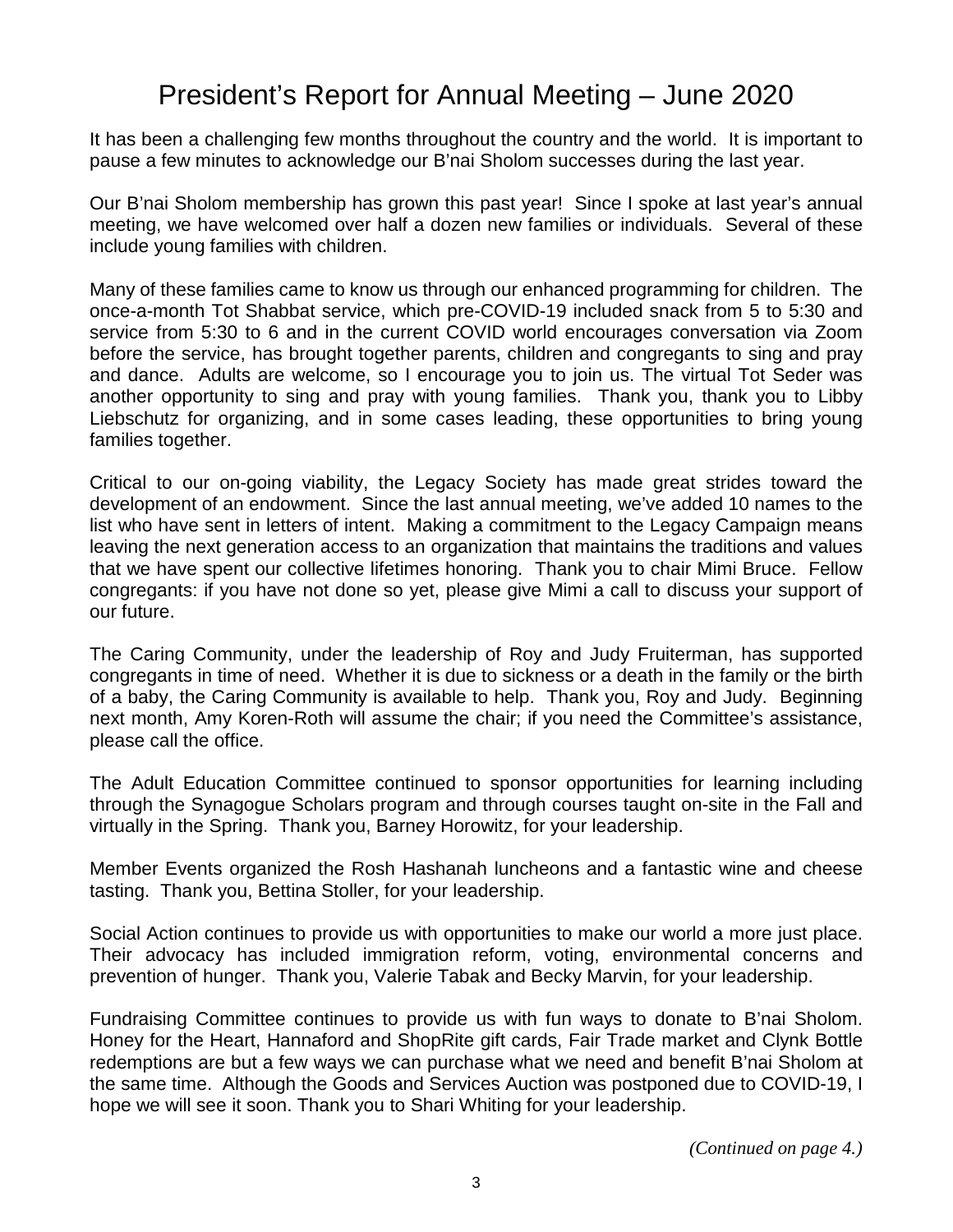#### *(Continued from page 3.)*

The Rabbinic Search Committee has worked tirelessly during the last year to identify a successor as Rabbi Cashman retires. Thank you to committee co-chairs Ann Lowenfels and David Liebschutz and all the members of the Committee for successfully taking on this monumental task.

Last year, Steve Klein and Eric Goldberg agreed to co-chair the Safety and Security Committee; and recently Julie Novkov and Eric Goldberg agreed to co-chair the Reopening Task Force, which will guide us as we SLOWLY re-enter the post COVID-19 world. Thank you for assuming these responsibilities.

Other committees supporting B'nai Sholom include Communications (Ben Marvin), Disabilities (Roy Fruiterman), Finance (Joan Savitt), Hospitality (Linda Strohl), House (Phil Teumim), Landscape (Martie Teumim), Library, Membership (Libby Liebschutz), Nominating (Libby Liebschutz), B'Yachad Religious School board (current reps Julie Friedman, Laura Kaplan and Elizabeth Alowitz), Ritual Committee (Melissa Putterman-Hoffmann), Scholarship (Martha Rozett), Technology and Youth (Maggie Tabak).

These are extraordinary accomplishments in a time that demands extraordinary creativity, flexibility, and commitment. It seemed to me the world changed overnight – in a pre-COVID world B'nai Sholom was a gathering place for our community. And then, in an effort to keep us safe and healthy, we entered the virtual world, so while it was no longer a physical space to which we could gather, it never stopped being a spiritual community to which we still belonged. Within just a few days the Rabbi started virtual services, committees started meeting via Zoom, Caring Community offered assistance for those who couldn't leave their homes, e-mails were sent out every few days to keep congregants informed and classes were moved to Zoom. The work of our synagogue never stopped.

Lastly, I want to acknowledge Rabbi Cashman's retirement after 35 years as the spiritual leader of B'nai Sholom. As you know, due to COVID-19 the celebration has been moved to a date to be determined, at which the community will pay tribute to Rabbi Cashman. However, I want to share a few personal thoughts about what Rabbi Cashman has meant to me and my family.

We've been members of B'nai Sholom for 28 years. When Jack and I joined, we were young with a 4 year-old child. Now we are retirement age, and our son is about to get married. Rabbi Cashman has been with us throughout our entire adult lives. There were Tot Shabbat services with his guitar; there were sad times when he led the shiva minyanim for our parents, and happy times when he prepared us for, and officiated at, Eric's bar mitzvah when he was 13 and my bat mitzvah at 53. He has led us in prayer and song at countless services, and we've learned through our attendance at dozens of classes.

Rabbi Cashman has enriched our spiritual lives in so many ways. He is a man of integrity, who leads us by example. He cares deeply about B'nai Sholom and the larger Jewish community.

We will all miss him. May Rabbi Cashman find joy in the next chapter of his life and may we continue to practice the values and teachings he has instilled in us.

Shalom, Barbara Devore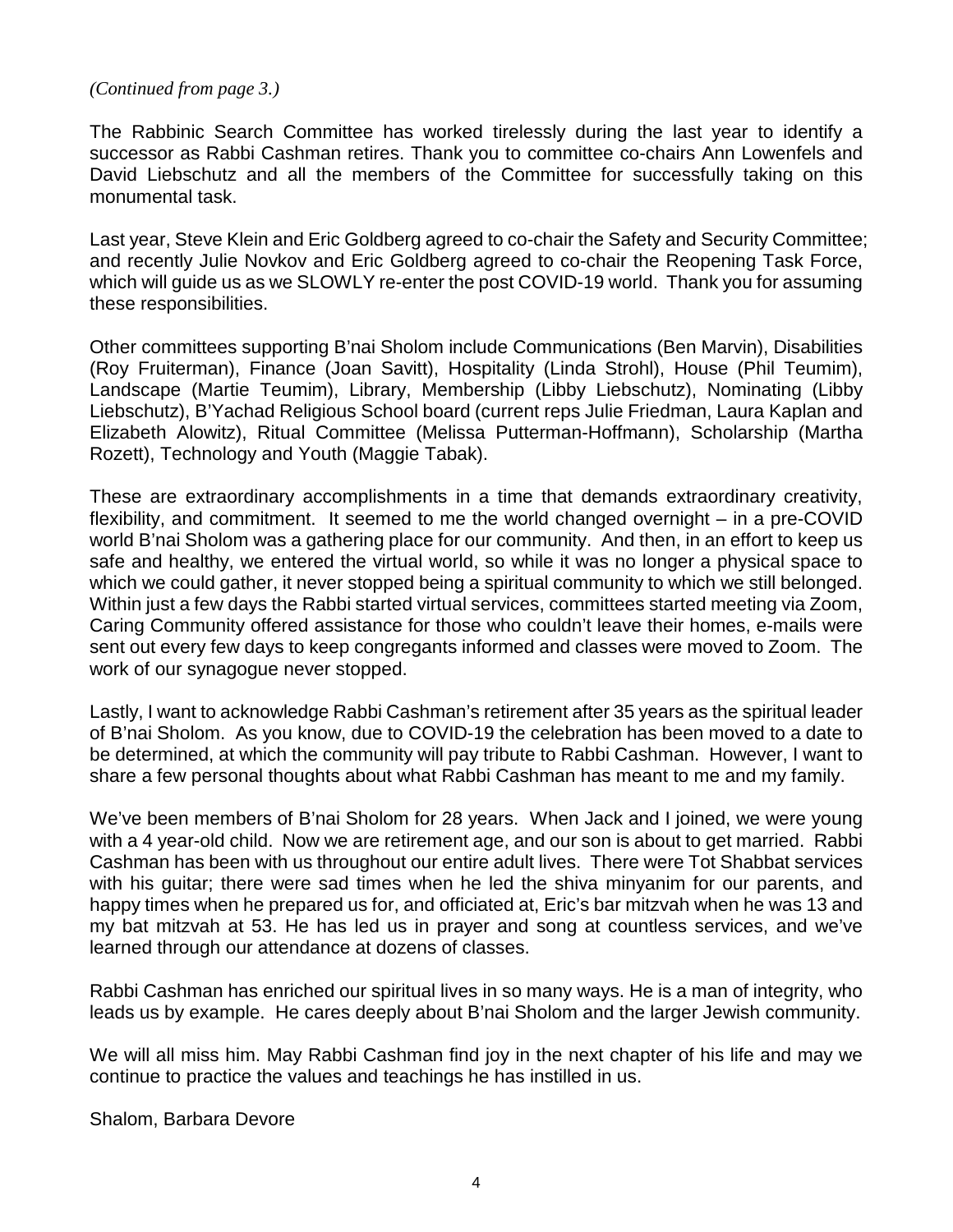*Our Rabbi Emeritus*

On July 1, Rabbi Cashman becomes Rabbi Emeritus of B'nai Sholom. This is a title that may be bestowed at retirement upon a rabbi who has served the congregation for a long time, usually at least 10 years. It is chiefly an honorary title, one that shows respect and esteem after a long term of service. It accords the rabbi emeritus the privilege of having a place of honor in the congregation, and it provides a clear path for the reciprocal flow of communication and information with the successor rabbi.

A rabbi emeritus (*emerita* for a woman) may accept or decline invitations from the successor rabbi(s) to participate in services or to preach, and the rabbi emeritus may officiate at life cycle events for congregants only with the agreement of the successor. In any case, all requests by congregants for officiation are to be directed first to the successor.

## *An Appreciation*

Adult education is on hiatus for the summer, but we will take advantage of the otherwise empty space to give a special shout-out to Rabbi Cashman. He has been, after all, at the heart of making us a congregation of lifelong learners, an exponent of Maimonides' view that "the advancement of learning is the highest commandment." Be it in Torah study or through the widest range of courses from the Tevye stories to Jewish view on sexuality to Hebrew hints in prayer, he has offered us the Jewish perspective in all its richness. Beyond that, he has been an invaluable resource to the committee over the years and a well of encouragement as we tried to put together programming with a unique B'nai Sholom stamp. We will miss the collaboration, the Rabbi's "sechel" (or if you prefer in Yiddish "seykhel"), and we in Adult Ed wish him only the best going forward.

## Items Donated for the Auction

The Fundraising Committee would like to thank everyone who donated something for the auction, which was originally scheduled for March. We're planning on using your donations at a future fundraising event. However, we wanted to offer you the opportunity to retrieve your donation(s). If you'd prefer that these items be returned, please contact Lois Gordon [rgordon1@nycap.rr.com](mailto:rgordon1@nycap.rr.com) and we'll work out a way to get them back to you.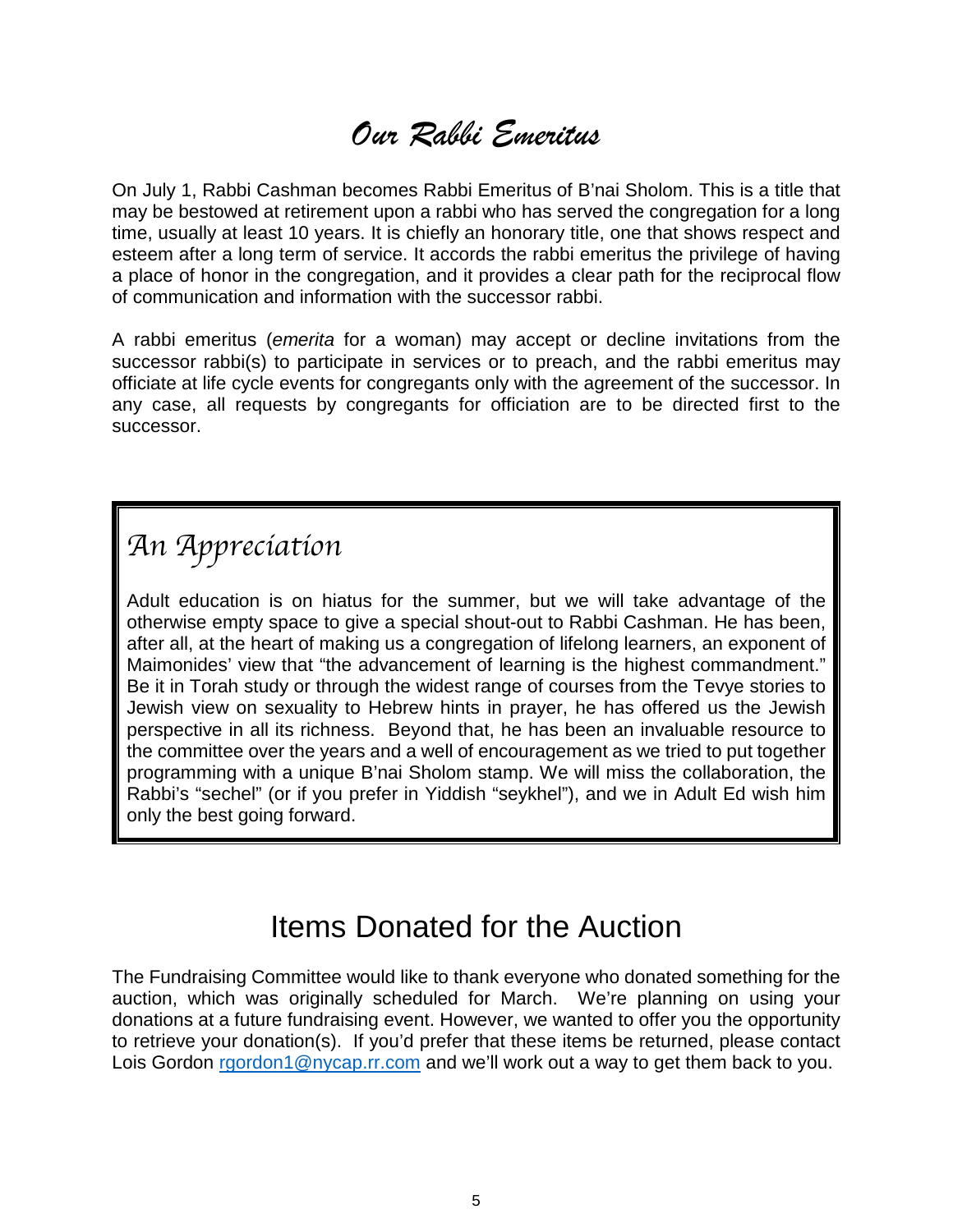# **WELCOME RABBI DAVID KATZ**

B'nai Sholom joyously welcomes Rabbi David Katz of Baltimore to lead our community as our new Interim Rabbi. The congregation approved Rabbi Katz's appointment at the 48<sup>th</sup> annual meeting held June 18.

Rabbi Katz was ordained in 1981 and awarded the Doctor of Divinity degree from Hebrew Union College in 2006. He has 39 years in the rabbinate, including service to seven congregations as interim rabbi. He has authored numerous articles and is the co-editor of *Reading Between the Lines: New Stories from the Bible*. He served on committees that developed *Mishkan T'filah*, the newest Reform Judaism prayer book, published in 2007, that is used in synagogues throughout North America. Rabbi Katz also developed the "Moments" Engagement Program, a way of organizing synagogue life to assure successful attendance at every program, service and event.

Rabbi Katz has served on the boards of the Central Conference of American Rabbis and National Association of Temple Educators and as president of New York Area Reform Rabbis. He has garnered multiple honors, and awards from Hebrew Union College-Jewish Institute of Religion for scholarship, community service and human relations. Rabbi Katz also holds degrees in theatre from Northwestern University.

A native of Rochester, Rabbi Katz and his wife, Nancy, an artist, appreciate the natural beauty and resources of Upstate New York and the Capital Region. Their daughter, Emily, is executive director of "Justice for Kurds" and founder of Hampstead Rose, a consulting firm specializing in international cross-cultural projects. Their son, Benjamin, is a harpsichordist and composer.

Please join us as we move forward in an exciting transitional year with Rabbi David Katz!

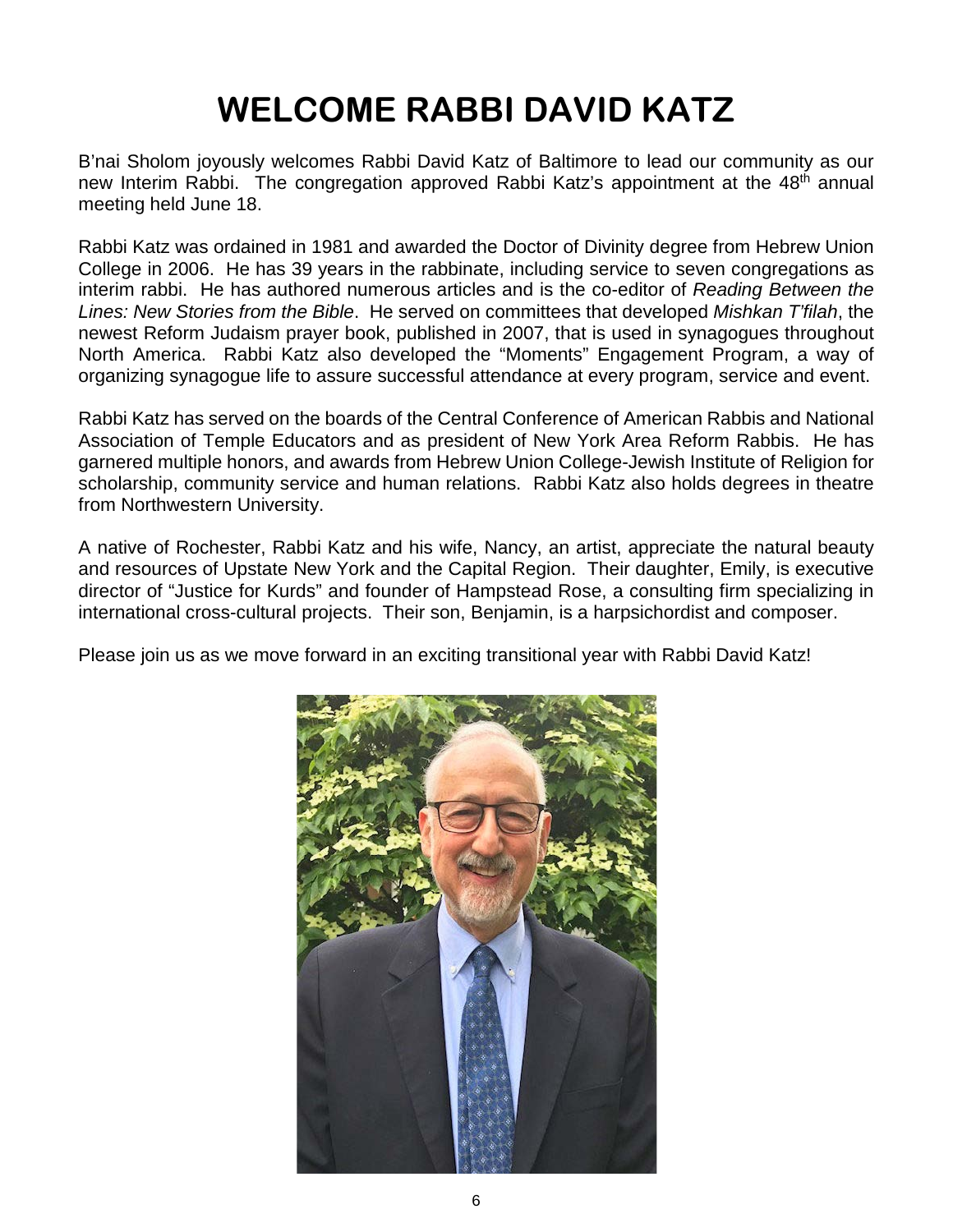# **SOCIAL ACTION/SOCIAL JUSTICE**

B'nai Sholom is a *Brit Olam* congregation

Judaism teaches respect for the fundamental rights of others as each person's duty to God. "What is hateful to you, do not do to your neighbor" (Babylonian Talmud, Shabbat 31a). Equality in the Jewish tradition is based on the concept that all of God's children are "created in the image of God" (Genesis 1:27). From that flows the biblical injunction, "You shall have one law for the stranger and the citizen alike: for I, Adonai, am your God" (Leviticus 24:22). *(Religious Action Center "Civil Rights" page)*

Back in 2016, our Social Action Shabbat focused on civil rights and the issues raised in the book, *The New Jim Crow.* Discussion was led by Dr. Alice Green, Executive Director of The Center for Law and Justice. For me, reading the book revealed my own, previously unrecognized implicit prejudices and ignorance of the history of division driven by politics and biased policies subtly designed to negatively affect minorities. We are now in the middle of a new civil rights movement. I want to be out there protesting. I want to be out there demanding justice. I cannot due to the pandemic and my own risk factors. I am sure I am not the only one in that position. Instead, I am supporting civil rights through other means including continuing my education about the history of suppression and abuse of people of color in our country. I am also contributing to organizations in support of civil liberties and justice. This is a time to read, to learn, to reflect, to act.

*When we are blind to our own ignorance, we deny ourselves the opportunity to learn, to grow, to change.*

*Becky Marvin*

### **RESOURCES AND OPPORTUNITIES**

Religious Action Center (Reform Movement) <https://rac.org/civil-rights>

White Accomplices: [https://www.whiteaccomplices.org](https://www.whiteaccomplices.org/)

Antiracism Resources: bit.ly/ANTIRACISMRESOURCES

Donate to an organization: [The Bail Project,](https://bailproject.org/) [The Minnesota Freedom Fund,](https://minnesotafreedomfund.org/bailbondfaq) [NAACP Legal](https://www.naacpldf.org/about-us/)  [Defense Fund,](https://www.naacpldf.org/about-us/) [Communities United Against Police Brutality,](https://www.cuapb.org/what_we_do) and [The American Civil Liberties](https://www.aclu.org/donate-aclu?ms=web_horiz_nav_hp)  [Union](https://www.aclu.org/donate-aclu?ms=web_horiz_nav_hp)

# *An Appreciation*

A rabbi is many things: spiritual leader, teacher, guide, ethical compass – and communicator. For 35 years, our families, our visitors and the entire Jewish community have benefited from one terrific communicator in Rabbi Don Cashman. From scintillating sermons, monthly messages and media sound bites to Bob Dylan and high-brow (and occasionally low-brow) humor, we've enjoyed it all. Thank you, Rabbi Cashman, and may you enjoy continued good health, fulfillment and making great music!

From the Communications Committee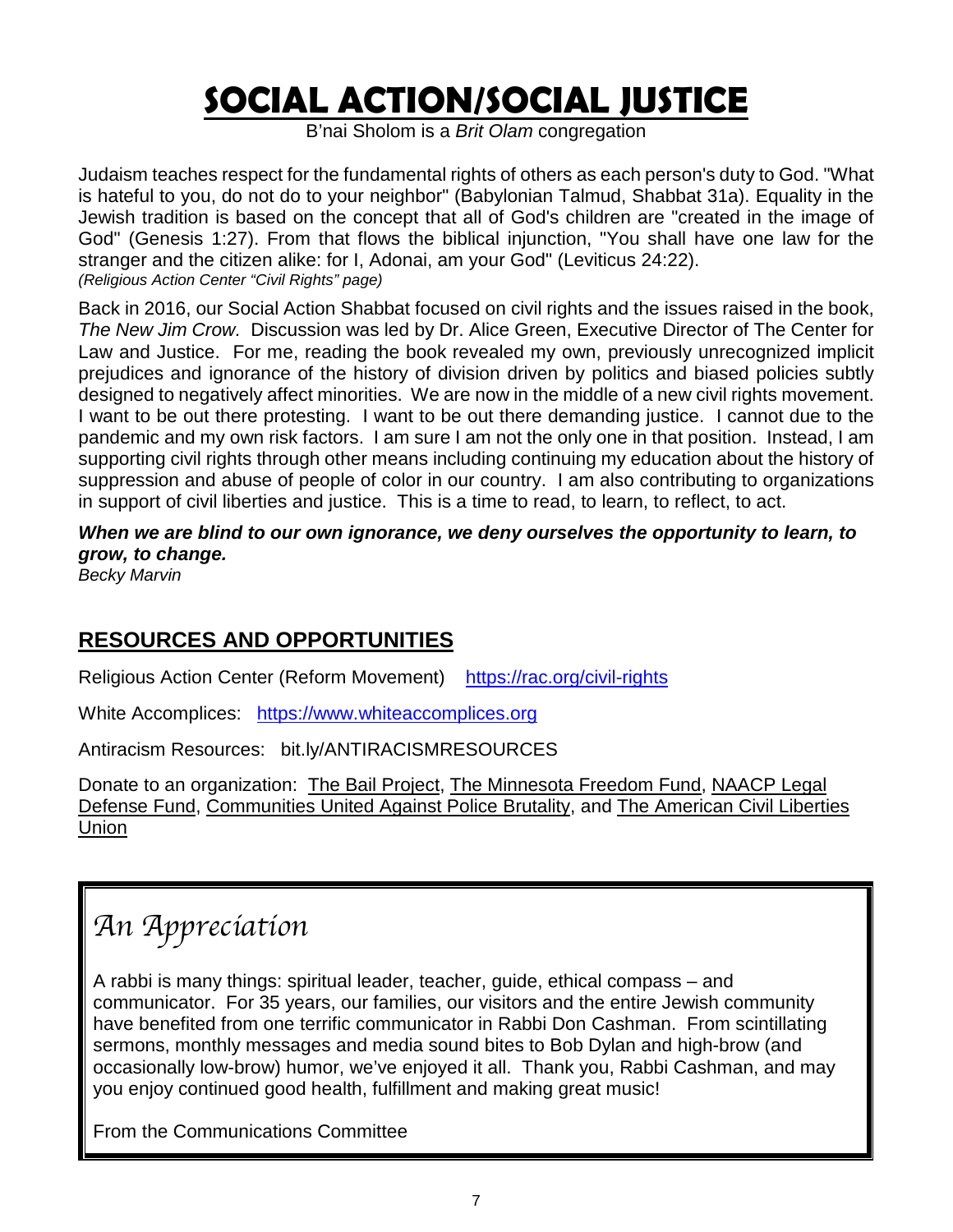# *An Appreciation*

Although the Library Committee decides what belongs in the B'nai Sholom Library, Rabbi Cashman has been an invaluable resource to the Library Committee. The Committee members will sorely miss the Rabbi's insights into where a book belongs and what it's about, what books to order, what books to keep, what books to toss (Rabbi's a keeper, not a tosser!), and so much more. May the library continue to strive to meet the Rabbi's idea of a good Jewish library.

Editor's note: One of a continuing series of personal expressions written by congregants and contributed by the Ritual Committee under the theme of "I Come to Services Because…"

## Why I Enjoy Going to Services

by Mark Reeder

There are a number of reasons why I go to services on Friday nights, but the main one is that I enjoy myself there. It allows me to spend a little time in quiet contemplation, which feels good. It is a lovely way to spend time with my wife Cheryl. I feel the power of participating in something with such an ancient tradition. Sometimes, when saying particular prayers, I picture myself being one of the worshippers of 2,500 years ago, when one believed that God caused earthquakes, floods and death. I let myself experience the extreme fear of God that they must have felt, and in doing so I better appreciate what may have motivated the need to recite endlessly "You are the greatest" in all its many versions.

I love the music and thank Rabbi Cashman for this. I enjoy watching and listening to him play the guitar and appreciate the style and enthusiasm with which he brings forth the music. The Middle Eastern tunes are my favorites because they feel like they are ancient and are from the source. I am not that big on new melodies, but then, by about the third time, I usually end up loving them.

My favorite part of the service is the silent prayer. I don't pray much otherwise, but this gives me a chance – and I take full advantage of it – to pray for all my many loved ones near and far. I can't say I am sure that it has any effect, but it makes me feel good and maybe it does work. I like trying to read the Hebrew prayers, especially the ones that go slowly and give me a fighting chance to keep up. Onegs are relaxed and nice – occasionally it is the turn for one of my favorite bakers and I happily eat too much. I like seeing the people, ones that I have known for many years, but also folks who are new. Finally, I like that services are reasonably short – smart move on the part of Reform Judaism. I do have one recommendation for further reform: Yom Kippur. How about just two services – Kol Nidre and the morning service. And then we all reconvene after sundown for bagels and whitefish. (We can do the "the gates are closing" part while finishing up our naps at home.)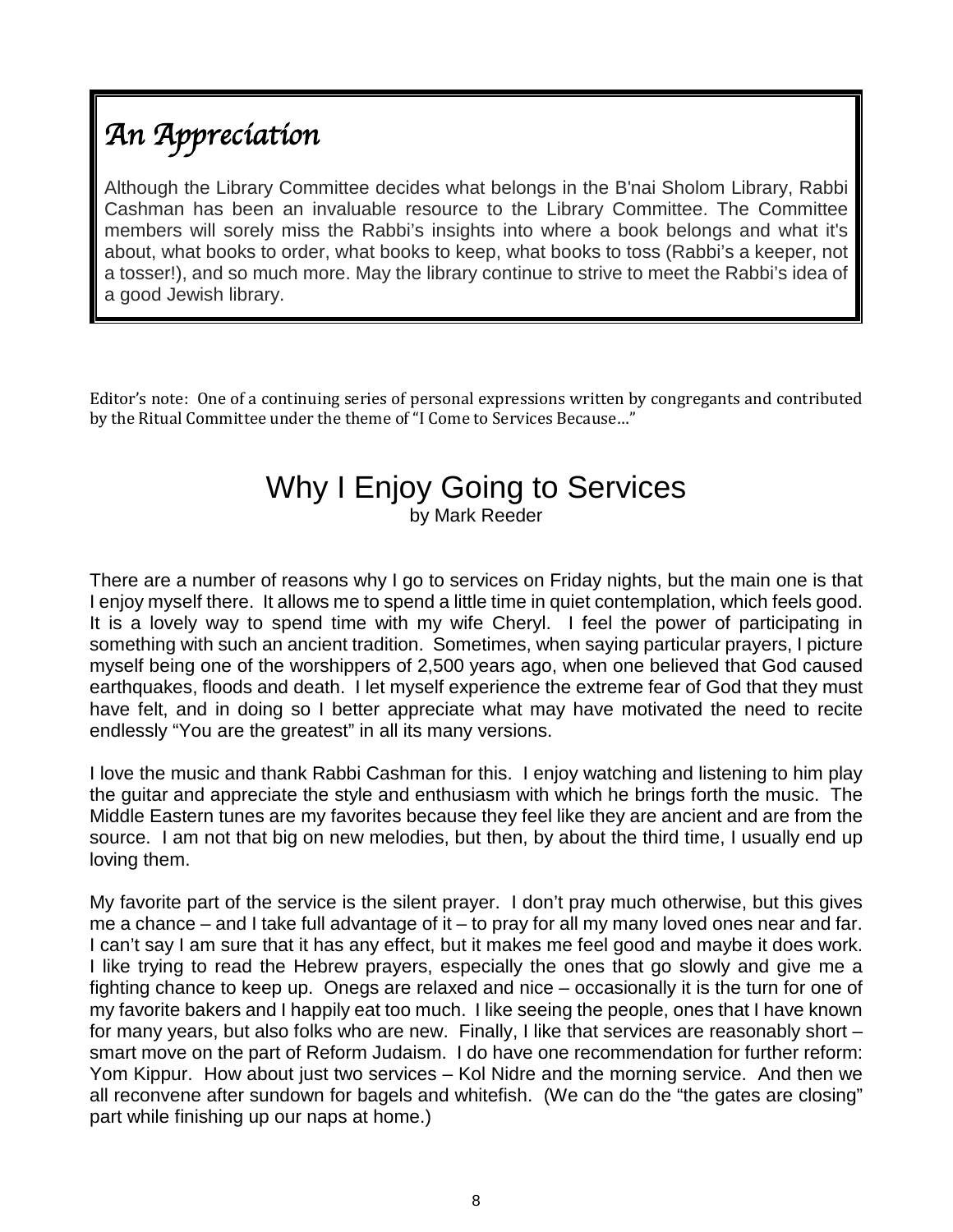## B'Yachad Graduates – The Class of 2020



# *An Appreciation*

To our prime auctioneer: thank you for years of your support and for your talents at helping us out. You bring out the best in people! We'll miss your special powers of Jewish guilt to heat up bidding at the auction.

We wish you all the best in this new chapter in your life. May you always have the winning bid!

With love from the Fundraising Committee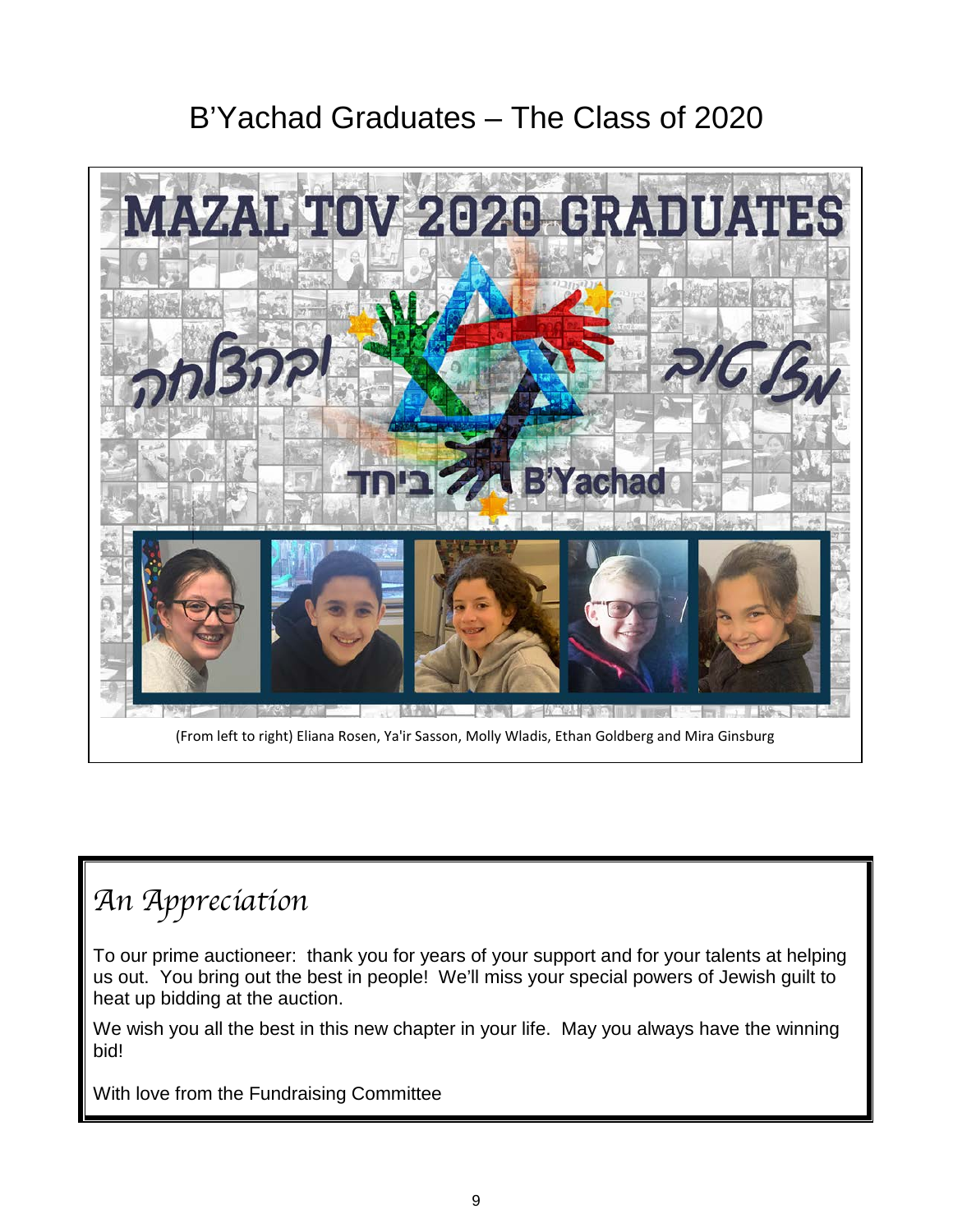# **A great way to let family, friends, colleagues and neighbors know you are thinking of them. Send the Sweetest of Greetings.**

# FREE shipping through July 22nd\*



Just in time for Rosh Hashanah, we will ship an 8 oz. jar of Kosher clover honey with a personalized card reading:

> *"Shana Tova - Wishing you a Healthy and Happy New Year." - signed with your name.*

### Cost is **\$12.00 per jar.**

Order by July 22<sup>nd</sup> for free shipping within the U.S. Additional fees apply for international orders.\*

**Ordering is quick and easy!**

Go to www.honeyfromtheheart.org/BSR.

\* Shipping

- $\geq$  After July 22<sup>nd</sup> add \$5.50 per jar for shipping within the U.S.
- $\triangleright$  Regardless of order date add:
	- o \$22 for Canada and \$30 for other countries
	- o \$5.50 for APO/FPO military addresses
- •
- Order through August 21<sup>st</sup> for delivery by Rosh Hashanah. Orders accepted throughout the High Holidays.

For more information contact: Maxine Goldberg

• 518-729-4751 / maxm0304@yahoo.com



### A portion of your purchase benefits B'nai Sholom & World ORT\*

\*World ORT funds a global educational network, schools, colleges, and international programs which propel more than 300,000 students in 35 countries to develop careers and lead fulfilling independent lives. For more information go to ortamerica.com.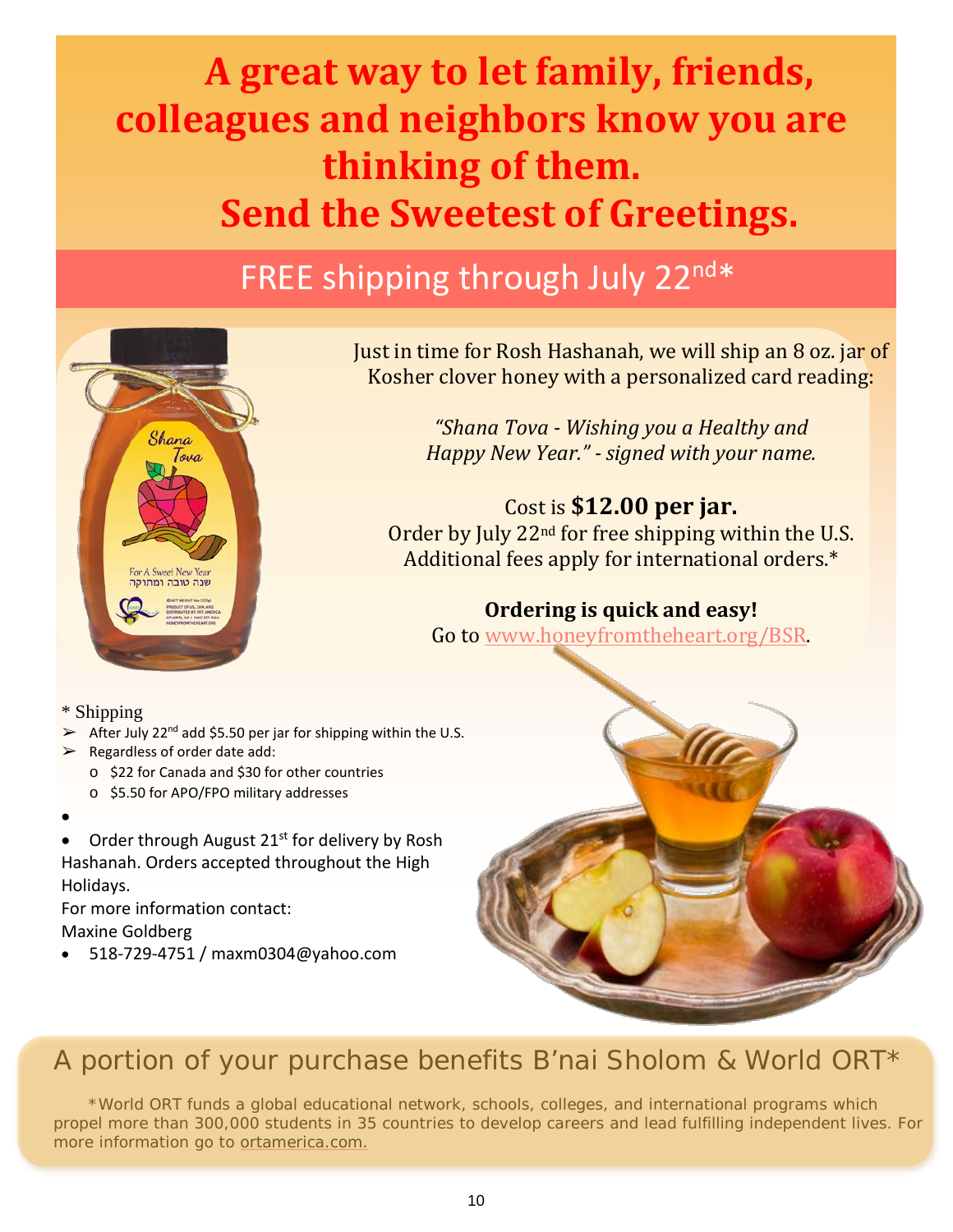## Caring Community

by Amy Koren-Roth

I have assumed the role of being the co-ordinator for the Caring Community. This year will be extra interesting with impacts of COVID-19 still lingering, the retirement of Rabbi Cashman and the interim rabbi starting while we still have many restrictions about congregating. I want to thank Judy and Roy Fruiterman for their leadership this past year and for sharing their guidance with me as I start this new task.

I want to make sure that I have a complete list of those who are willing and able to be called upon for making meals for congregants in need. Please send me an email [\(amykr76@gmail.com\)](mailto:amykr76@gmail.com) if you would like to be on this list. In the past, congregants were asked to make double when they were cooking, labelling it and bringing it to store in the small freezer. I will explore reinstituting this practice and might have a call with those on the list to get input.

Another aspect of the Caring Community is what we lovingly call the Shiva Minyanaires. It's congregants who have pledged, to the extent possible, to ensuring that a grieving family will have a minyan for a home service following a funeral. More people are needed who can make the commitment to "drop everything" to help bring comfort to congregants at one of the most difficult moments in their lives. Please email me if you want to be part of this mitzvah.

Thanks for all you do as members of the BSRC community. I look forward to working with many of you in a variety of capacities, whether to provide support to your families in times of need or help the rest of us show our care to our community.

Be safe and I hope to hear from many of you.

## The following Yahrtzeits will be observed in July.

7/3 Cindy Berkowitz\*; Lynn Horowitz; Saul Ikler; Janet Samuels Greenbaum\*; Samuel Englander\*; Buehl Ray; Celia Kaufman\*; Robert Harris; Lillian Shanks; Soloman Dachman

7/10 Richard T. Crawford; Eleanor Finkelstein; Esther Epstein\*; Harold Roth\*; Morris Bosin; Sonny Brenner

7/17 Paul Tafler\*; Naftali Propp; Leslie Adler; Rosemary Kindlon Roe; Abraham Silverbush; Gerda Frankel; Jean Norris Rudman; Rose Lazoroff\*; Ellen Rudinger; Hyman Moskowitz; Gerald Fruiterman; Barbara Wachs; Edith Eidelman; Barney Ginsburg\*; Rudolph Stern\*

7/24 S. Gerald Duckor; Dror Koren; Adele Pastor; Bernice Smith; Fred Aron; Benjamin Binewitch; Evelyn Pogoda

7/31 Kim Kuang Ho; Helen Pollack Adler; Alex M. Rabineau\*; Samuel C. Warshaw\*; Rose Gottesman Pollack; Peter Pflanz; Jacob Stein; Alice Tausig Rozett

*\*denotes that a Perpetual Memorial has been established.*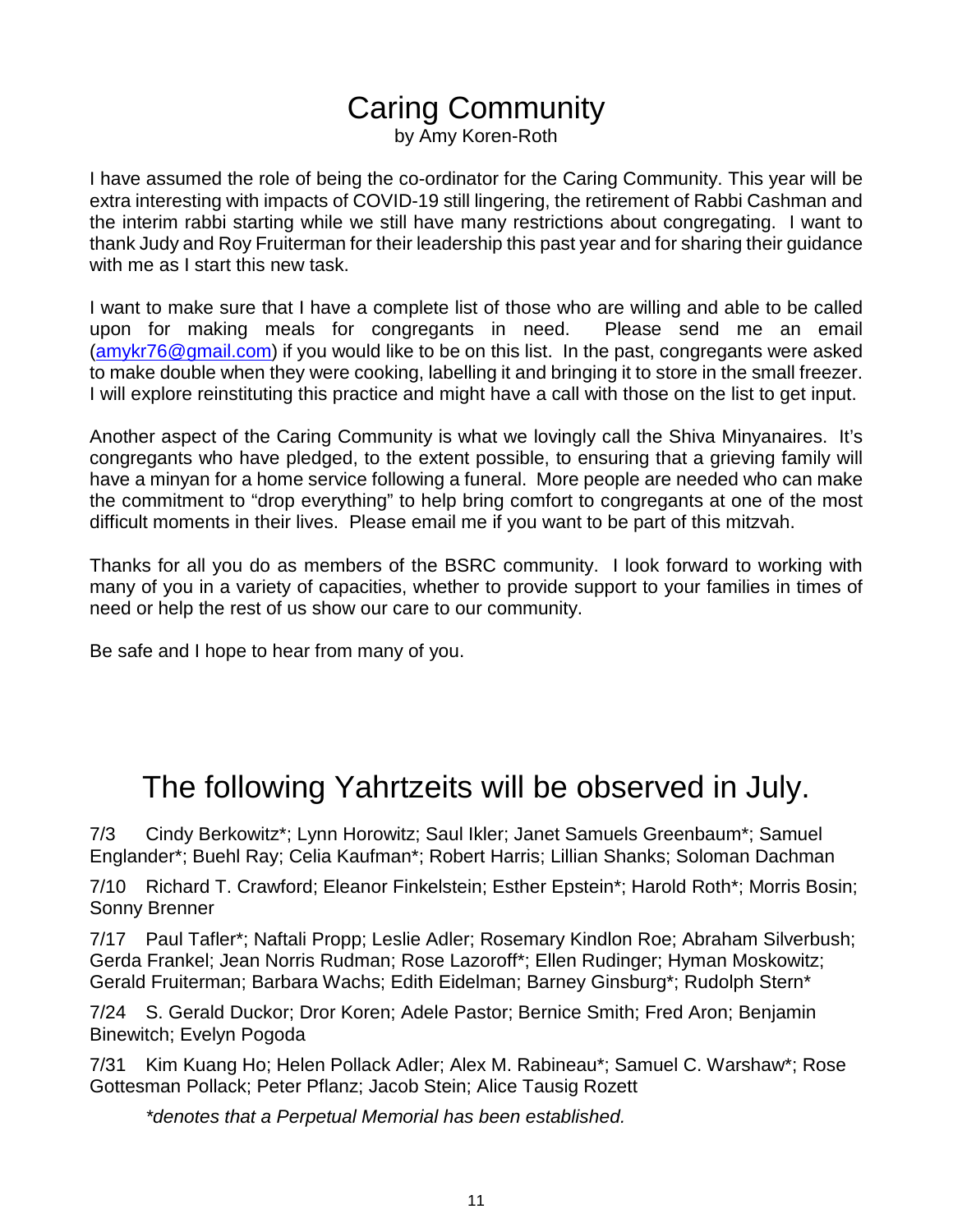### **THE CONGREGATION NOTES WITH THANKS THESE CONTRIBUTIONS**

### **General Fund**

In memory of **Mildy Fischel** by Mark and Cheryl Reeder.

In memory of **Gerry Green** by Ellie and Randy Davis.

In memory of **Rae Spitalnic** by Katelyn Ouellette DiPaola and David DiPaola.

In memory of **Harriet Schaffer** by Ben and Becky Marvin.

In memory of **Moses Khazam** by Ben and Becky Marvin.

In memory of **Ernst Swiwcz** by Ruth and Herb Swift.

In memory of **Werner P. Frankel** by Ruth and Herb Swift.

In memory of **Moses Khazam** by Amy Sternstein.

In honor of **Rabbi Cashman's Retirement** by Julie Friedman and Bob Negris.

In honor of **Rabbi Cashman's years of services to Congregation B'nai Sholom and the Albany Jewish Community** by Sharon Flom and Steve Huz.

With profound thanks **for purchasing B'nai Sholom's new WiFi Mesh Network** by Phil and Martie Teumim.

With profound thanks **for purchasing B'nai Sholom's new digital thermometer** by Christine Blackman.

**General Fund – Landscaping Fund**

In memory of **Ida Domfort** by Howard and Marcus Domfort.

#### **Social Action Fund**

In memory of **Harriet Schaffer** by Anne Hausgaard. In memory of **Moses Khazam** by Anne Hausgaard.

### **Social Action Fund – Vera Propp Fund**

In memory of **Hal Rosenthal** by Mari Vosburgh

### **Endowment Fund**

In memory of **Earl Marvin** by Ben and Becky Marvin.

### **Rabbi's Discretionary Fund**

Katelyn Ouellette DiPaola and David DiPaola.

In memory of **Robert Goody and Hyman Cohen** by Nancy Goody.

With profound thanks **to the Caring Community and everyone who has helped care for me over the last four months** by Deb Adler.